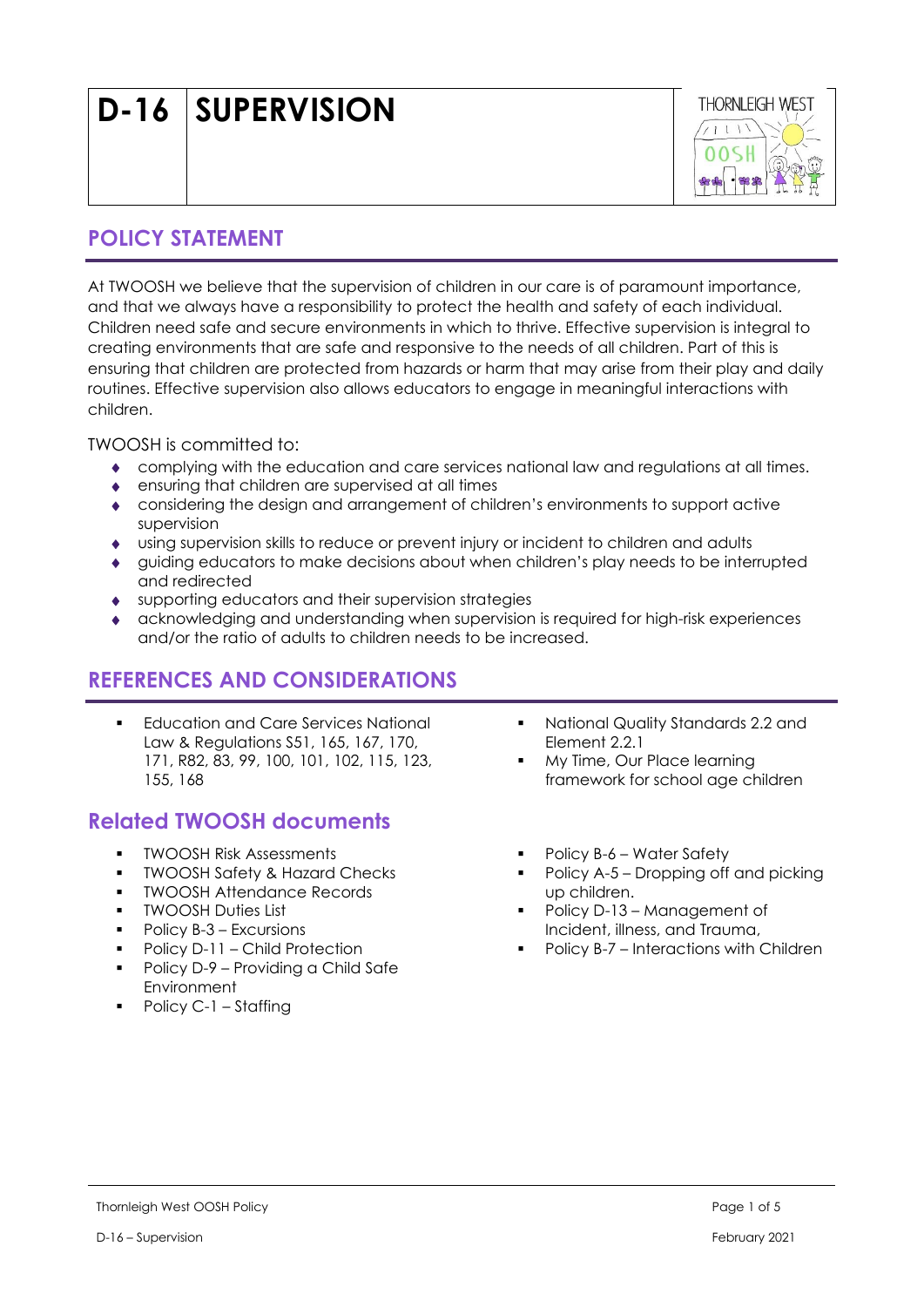### **Planning for supervision**

### **Ratios**

- In accordance with the Education and Care Services National Law and Regulations, TWOOSH always ensures that the prescribed ratio of 1 educator for every 15 children is adhered to. The ratio will reduce to 1 educator for every 10 children during an excursion outside of TWOOSH.
- Ratios will take into account the number of educators, their skill and experience, and the types of activities children are involved in. Positioning and supervision of children will vary at different times during the session. Educators will be aware of activities which are of a higher risk eg. outdoor play vs indoor quiet activities. This could mean 1 adult to 20 children for a low risk activity and a 1:10 ratio for tree climbing or fire pit. However, the overall ratio will remain at 1:15 across the service.
- TWOOSH will aim to always have a minimum of 2 educators above the 1:15 ratio requirement.

#### **Supervision areas**

- Defined supervision areas will help educators to better supervise children when they are accessing various locations such as indoor, outdoor, oval, basketball court and toilets etc. TWOOSH will ensure an area map and a duties list is on display – these show educators the area they are primarily responsible for supervising. Markers will be placed in specific spots on the map to show the most effective vantage point for effective supervision. This will be a location that allows for the educator to see and/or hear the children accessing that area. However, these spots act as a guide only; educators will move throughout the area freely and not remain in a specific spot unless the level of supervision requires them to be.
- Each area will have different supervision duty requirements. TWOOSH will ensure each area has a documented list of the expected duties required in each area. When creating the duty list, the Director will take into account the number of children who may access that area, the activities that will be happening, possible risk factors and hazards visibility. For example, it would be unreasonable to expect a sole educator supervising a school oval with 15 children on it to also be responsible for children as they walk between the oval and the indoor facility unless there is a clear view of their walking path. If the path is obstructed, it may be necessary to have a staff member positioned somewhere between the two locations. This would be described in the duties list. A strategy for children accessing toilet facilities will be included in the TWOOSH area plan and duty list.

#### **Rosters**

- TWOOSH will ensure there are sufficient numbers of educators to meet ratios each time children are being cared for. TWOOSH will ensure a roster is completed and made available for educators to review. When creating a roster, the Director will take the number of expected children enrolled into consideration.
- As well as the shift roster, TWOOSH will also assign educators to an area in accordance with the area map described above. Educators will rotate their assigned area shift so that they are familiar with the supervision requirements in each area, and so they can build relationships with all the children from each year group as they move around TWOOSH.

### **Team approach**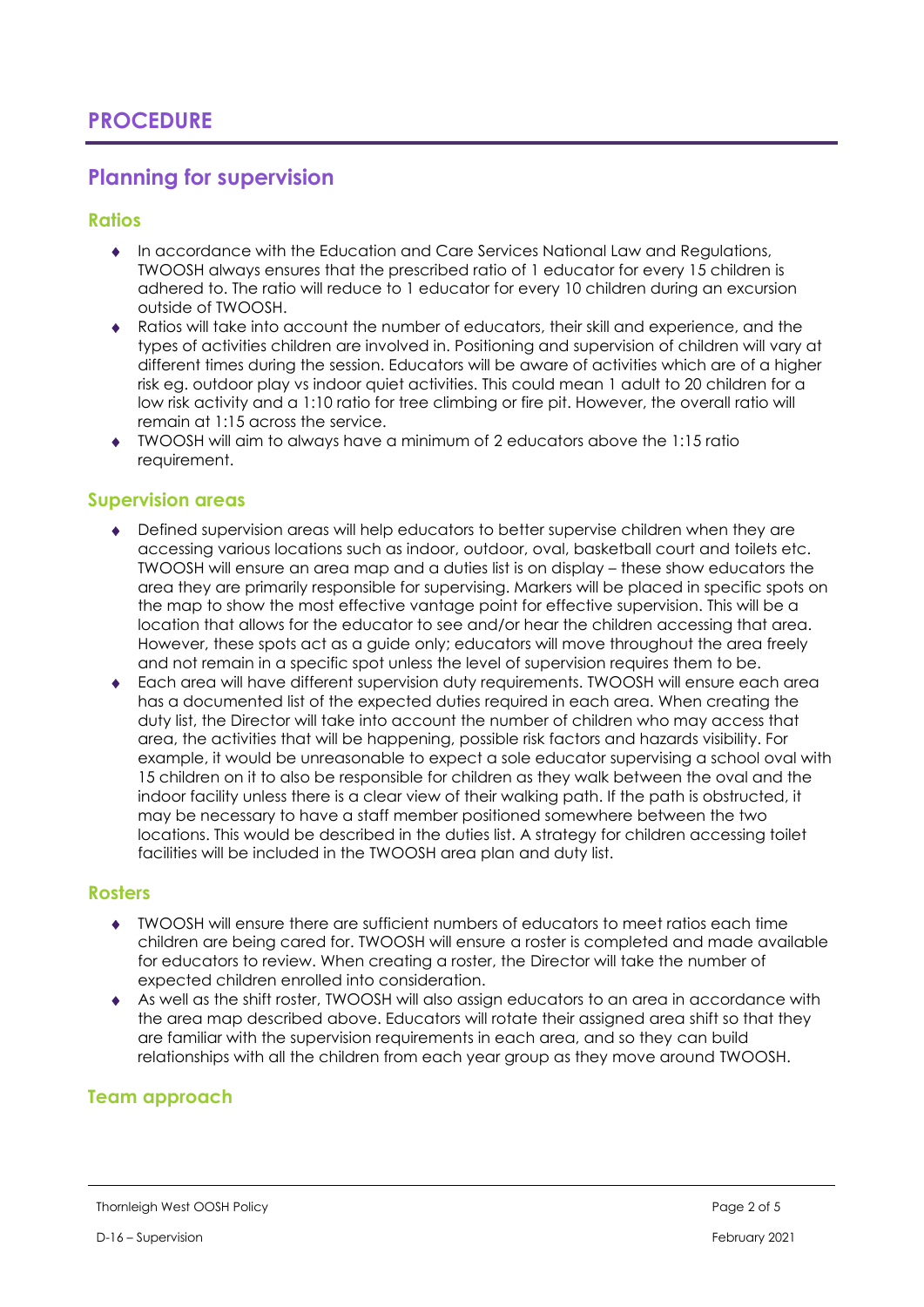- Each educator comes to TWOOSH with their own beliefs and values. With this also comes their understanding and interpretation of how and why certain things are done. It is important to ensure that TWOOSH has a team approach when it comes to the way supervision is performed and why it is so crucial of their work.
- TWOOSH will regularly discuss supervision practices at staff meetings and explore each educator's definition of what supervision means to them and what that looks like in action. For all children to be safely supervised there must be an arrangement on how supervision is undertaken.

# **Minimising Risk**

### **Risk assessments**

- Each supervision zone in TWOOSH comes with its own unique risks and hazards. To minimise the possibility of children, educators or visitors being harmed anywhere within TWOOSH it may be necessary for certain areas to have a risk assessment completed and documented. This will allow educators to focus on supervising and interacting with children rather than dealing with hazard reduction during key supervision times.
- TWOOSH will ensure that any area deemed 'high risk' based on the volume of children accessing it, the activities that happen in that area or the number of 'near misses' that have occurred there, will have a designated risk assessment and accompanying management plan or strategy. This may be included as part of TWOOSH's daily indoor/outdoor hazard check.

### **Access**

 Educators will ensure that children are unable to and understand not to access unsupervised areas of TWOOSH and that potentially hazardous items are kept out of areas that children have access to in accordance with TWOOSH safety procedures.

# **The principles of active supervision**

Active supervision is a combination of listening to and watching children play, being aware of the environment and its potential risks, the equipment children are using, the weather condition, the time of day, managing small and large groups of children, transition and many more factors.

It is crucial that educators are aware of the different ages, personalities, behaviours, needs, abilities and characteristics of the children in their care. Knowing the children well assists educators in planning and establishing environments and co-ordinate supervision strategies to maximize children's safety and ability to play free from harm or injury.

### **Knowledge**

- Understanding each child's ability and skill level by developing meaningful relationships with all children and engaging in their play.
- Using clear and simple rules and boundaries that are developed with, known to all children and consistently applied by educators, and enforcing strategies when children have to move out of play areas such as buddy systems for toilet access etc.
- Checking the environment for hazards and risks prior to children accessing it, by completing a hazard check list and also during supervision and ensuring the setting up of the environment supports active supervision practices.

### **Vigilance**

Positioning themselves in strategic positions where they can see and hear children.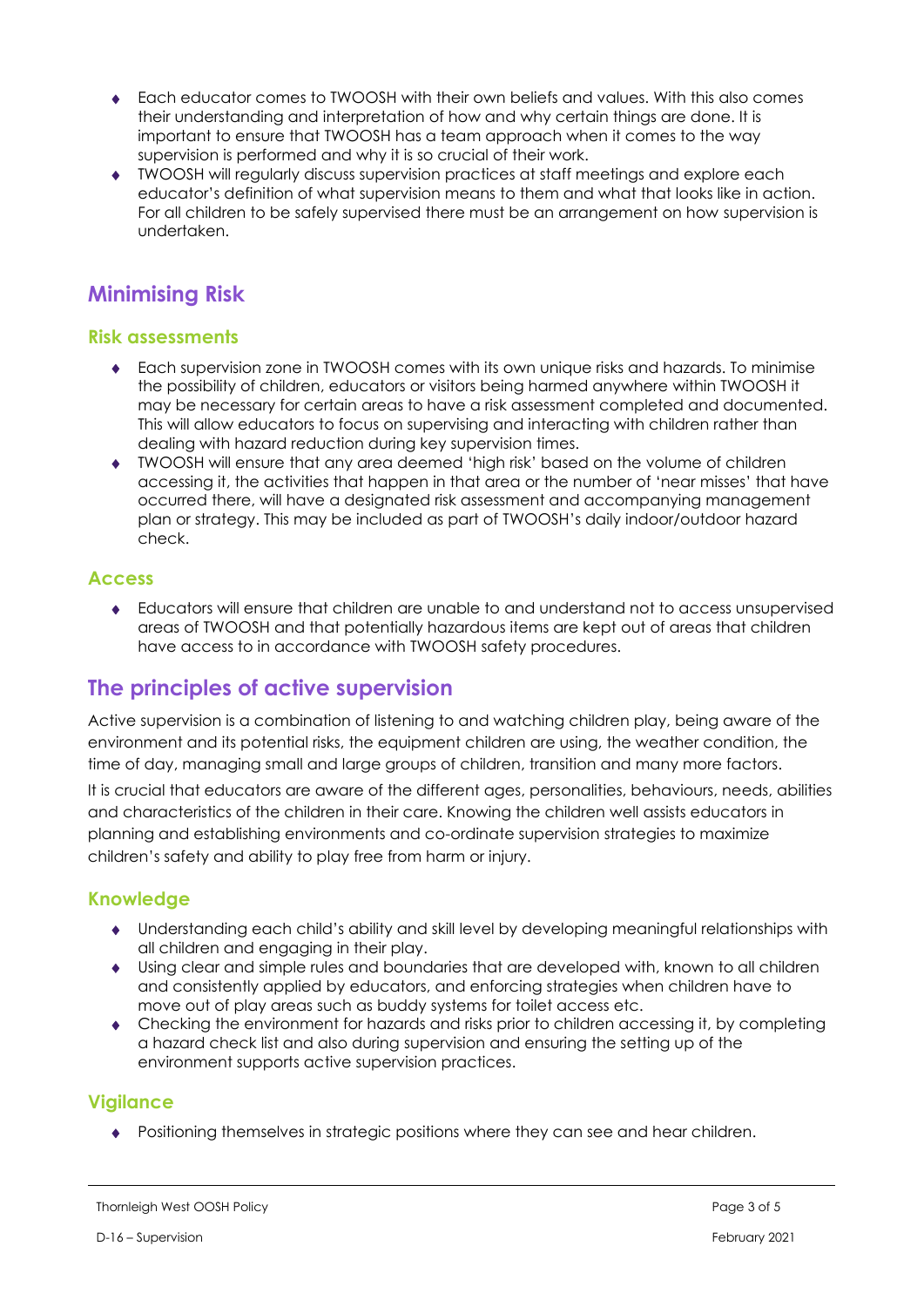- Scanning constantly with both sight and hearing for any hazards or issues, which may pose a risk to children's health, well-being and safety.
- Circulating the play areas where children are situated.

#### **Empowerment**

- Teaching children how to appropriately and safely use equipment, access play areas and take some responsibility for their actions.
- Supporting children to determine safe and unsafe practices.
- Encourage children's confidence in reminding their peers about safe practices and to alert an educator if there is a problem.

## **Supervision outside of TWOOSH**

### **Transporting children to and from TWOOSH**

- There are obvious hazards that can be identified when children are outside the TWOOSH environment. Such times may include excursions, when children are picked up and dropped off at school and when moving between TWOOSH and extracurricular activities. Educators will discuss and document the potential hazards and risks associated with the transportation of children whether it is via walking, buses or other modes. A documented risk assessment will be available if the activities of children during these transitions are deemed high risk.
- Educators will ensure that children are supervised at all times whilst under the care of TWOOSH. Educators must ensure that any activities or play children undertake during these times outside TWOOSH, are appropriate to the environment they are in and free from potential hazards where possible.
- Educators will ensure they are familiar with the procedures for locating a missing child who has not arrived at their expected pick up point.
- Educators will ensure that children using public bathroom facilities will be accompanied by an educator where possible and that head counts and roll calls occur regularly.

### **Partnerships with children**

- TWOOSH involves children in all aspects of our daily operations including the rules and boundaries that guide their behavior. Children are offered opportunities to develop their own rules and boundaries in partnership with educators. This allows them to better understand the reason for limits and acknowledge the consequences when these are not adhered to.
- The age of children within TWOOSH varies greatly, which reflects various levels of play and behaviour. Educators will assess each play scenario in accordance with children's development and adapt supervision strategies to meet individual needs. For example, younger children may require more active supervision than older children, particularly if children are doing an activity that poses a greater risk, and that will affect the level and type of supervision given to that area.
- Educators respect all children's right to privacy and allow them the space to be independent, particularly children in older age groups. Educators will develop supervision strategies that monitor but also allow older children to self-manage their play and limit setting.
- Educators' supervision levels will add to and enrich the play of children. Activities will only be disrupted if warranted due to hazard and risk identification.